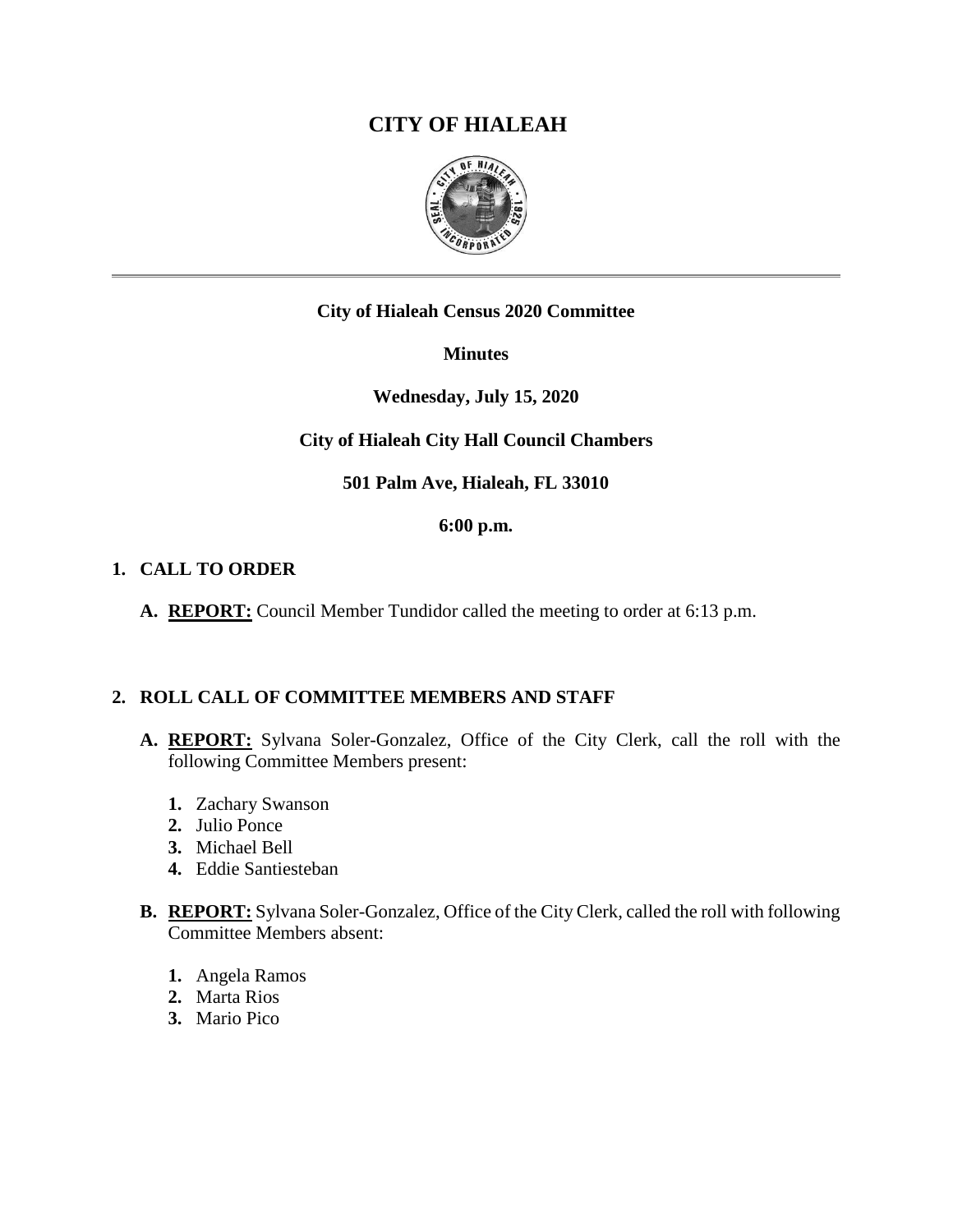#### **3. PUBLIC COMMENTS**

**A. REPORT:** The Office of the City Clerk did not receive mail messages from persons interested in making comments or posing questions on matters of public concern.

**B. REPORT:** Council Member Tundidor asked anyone watching or listening to the meeting who would like to speak to use the raising of the hand feature on Zoom. No one expressed interest in participating.

## **4. OVERVIEW OF FLORIDA'S SUNSHINE LAWS AND PUBLIC RECORDS**

**A. REPORT:** Council Member Tundidor advised the Committee of the Sunshine Laws and Public Record Laws, which apply to all Committee Members.

#### **5. GUEST SPEAKER**

**A.** US Census Bureau, Assistant Regional Census Manager, Marilyn Stephens **PRESENTED**

## **6. HIALEAH CENSUS 2020 EFFORTS PROGRESS**

**A.** Current Hialeah Response Rate

**REPORT:** Council Member Tundidor informed the Committee that the current response rate of the City of Hialeah is 63.4 percent.

- **B.** Water and Solid Waste Bills
	- 1. June 13, 2020: 4,471 Homes received Census Pamphlets

**REPORT:** Council Member Tundidor stated as of June 13, 2020, 4,471 homes in the City of Hialeah have received the 2020 Census Pamphlets created by Committee Vice Chair Santiesteban.

2. Goal: 57,000 Homes to receive Census Pamphlets

**REPORT:** Council Member Tundidor established a goal for 57,000 homes in the City to receive the 2020 Census Pamphlets.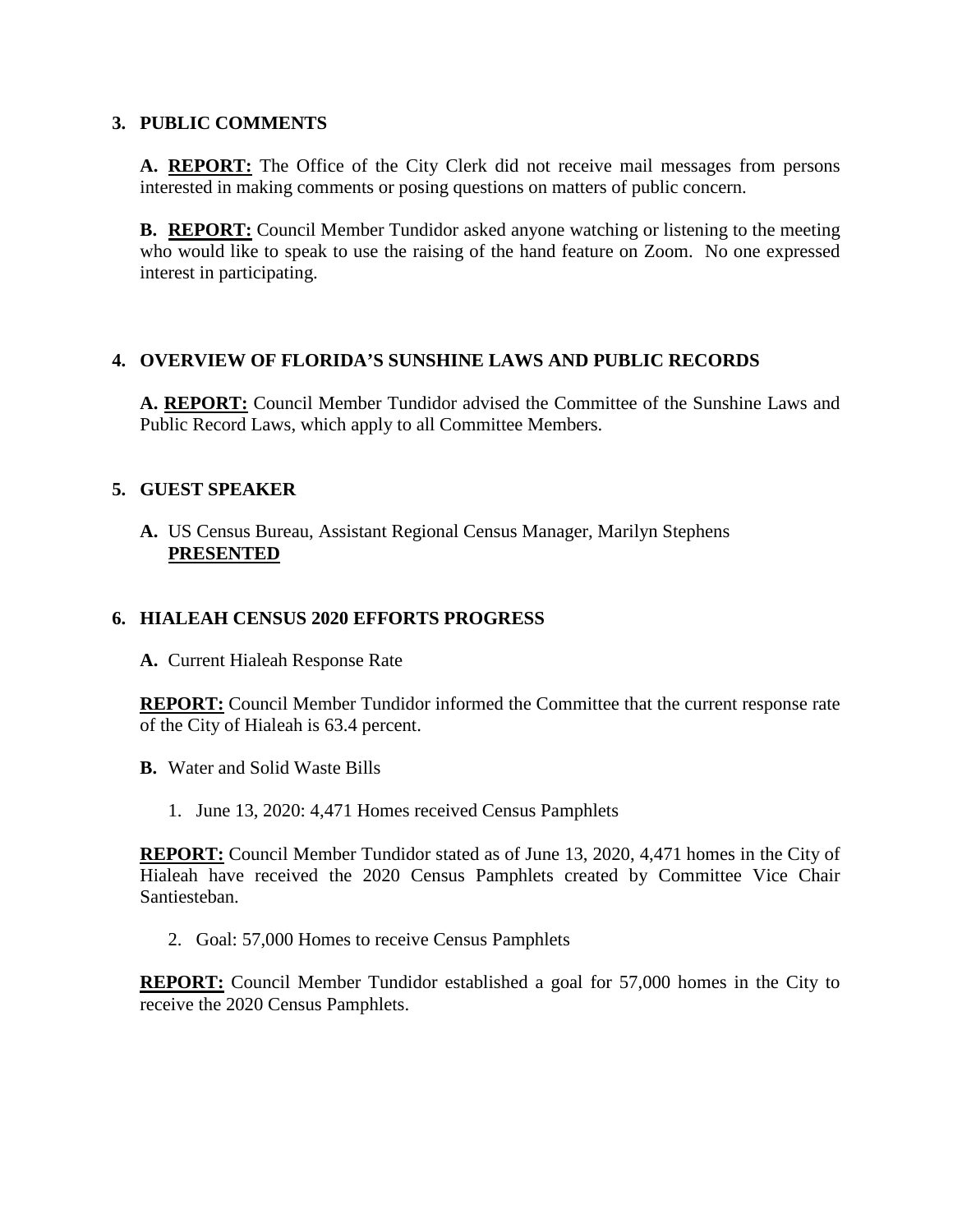- **C.** Grassroots Initiative
	- 3. Targeted 500 Homes in low response areas

**REPORT:** Council Member Tundidor informed the Committee that firefighters and elected officials from the City volunteered and delivered tote bags to over 400 homes in low response areas. Council Member Tundidor proposed the initiative to be conducted every two weeks.

- **D.** Budget Balance
	- 1. \$35,000 Total Budget 2. \$2,736 Spent 3. \$32,264 Balance

#### **REPORTED**

## **7. ELECTION OF CHAIR OF THE 2020 CENSUS COMITTEE**

**A.** Election of Chair pursuant to City of Hialeah Code § 2-584(A). **APPROVED 4-0-3 with Committee Member Ramos, Committee Member Rios and Committee Member Pico absent.**

**REPORT: Council Member Tundidor recommended the Committee to consider Mr. Ponce as Chair.**

**REPORT: Motion to Elect Julio Ponce as Chair of the 2020 Census Committee made by Committee Vice Chair Santiesteban, and seconded by Committee Member Swanson. Motion passes 4-0-3 with Committee Member Ramos, Committee Member Rios and Committee Member Pico absent.**

## **8. AGENDA ITEMS**

**A.** Request permission to approve the minutes of the Virtual Census 2020 Committee meeting held on June 18, 2020. (OFFICE OF THE CITY CLERK)

**REPORT: Motion to Approve Item A made by Committee Vice Chair Santiesteban, and seconded by Committee Member Swanson. Motion passes 4-0-3 with Committee Member Ramos, Committee Member Rios and Committee Member Pico absent.**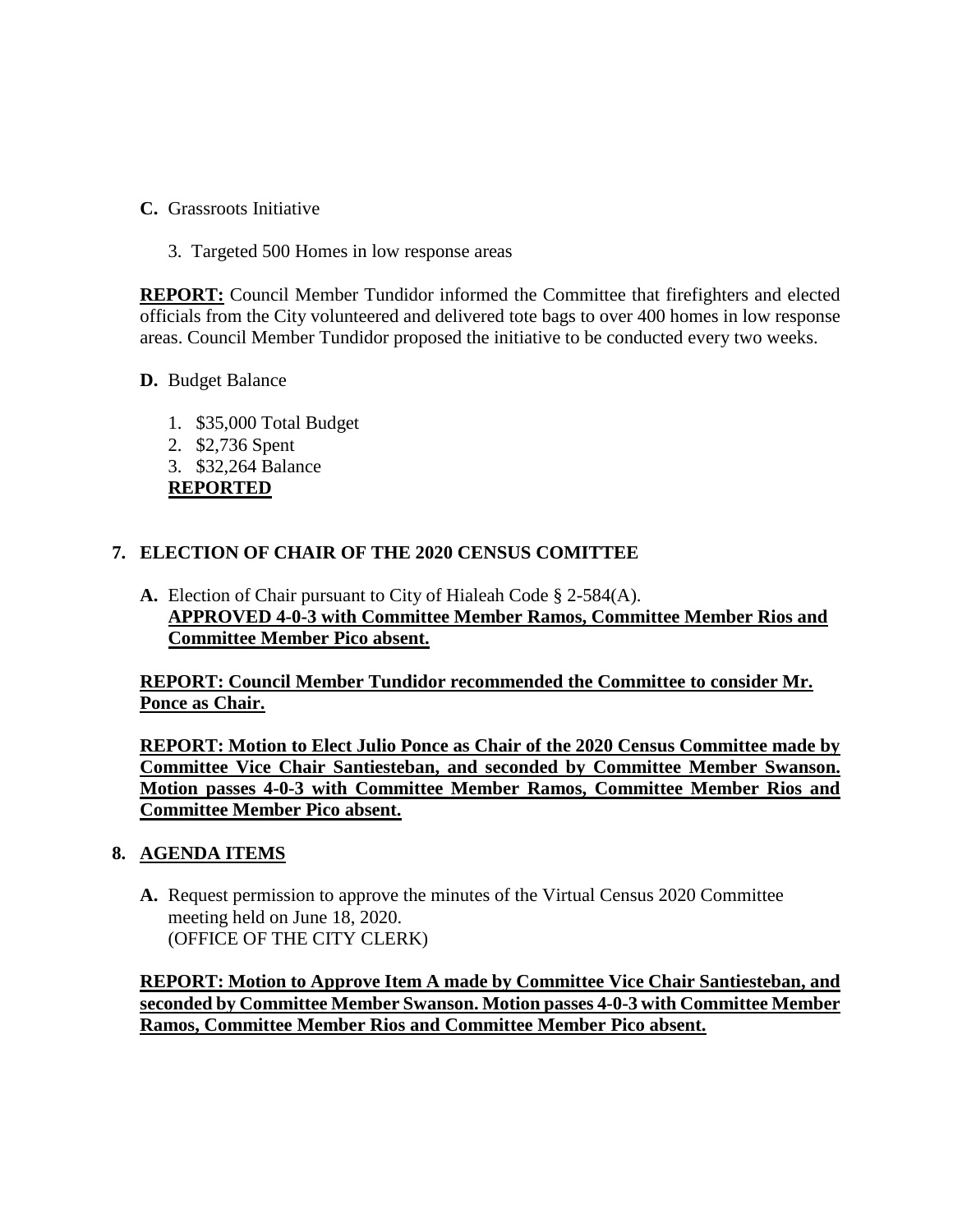**B.** Review Clear Channel Proposal

**REPORT: Council Member Tundidor provided the Committee with back up documentation in regards to Clear Channel and proposed to place two static bulletin billboards, two digital billboards and seven transit shelters throughout the City in effort to advertise the 2020 Census.**

#### **9. UNFINISHED BUSINESS**

**A.** Sign placement on business property

## **REPORT: Council Member Tundidor suggested placing signs and posters in front of businesses.**

**B.** Sign placement on gas pumps

## **REPORT: Council Members Tundidor suggested placing 2020 Census stickers on gas pumps.**

**REPORT: Committee Member Bell suggested distributing material at valet parking and cashier areas, ER waiting rooms and providing material to his staff at the Hialeah Hospital.** 

**REPORT: Committee Member Swanson advised on how Unbranded Brewing Co. can attach pamphlets to food deliveries and distribute flyers in local areas.** 

#### **10. NEW BUSINESS**

**REPORT: Chairman Ponce requested a Motion to Approve \$24,000 from the 2020 Census Committee's budget to be used for billboard and marketing advertisements.**

**REPORT: Motion to Approve made by Committee Member Bell, and seconded by Committee Vice Chair Santiesteban. Motion passes 4-0-3 with Committee Member Ramos, Committee Member Rios and Committee Member Pico absent.**

## **11. COMMENTS/DISCUSSION BY COMMITTEE**

**A.** Discussion of sign placement locations

#### **REPORT: Council Member Tundidor advised the Committee to inform of ideas of locations to place signs and flyers.**